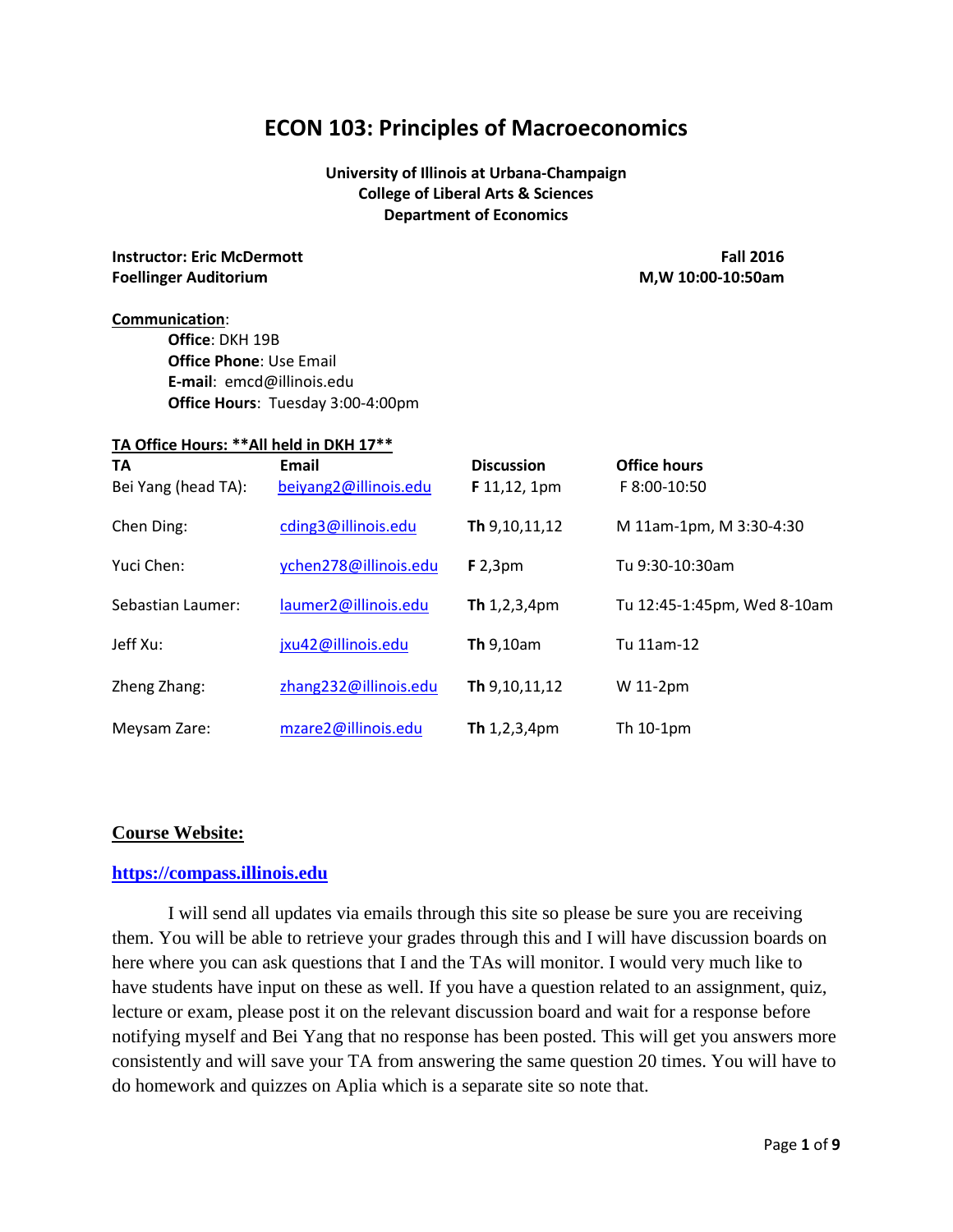# **Homework and Quiz Platform:**

**Aplia**. You can either purchase access to this with the textbook or by getting the electronic version of the book. You will have to register through the course's Aplia link: <http://login.cengagebrain.com/course/M4ZG-7H9V-GDWC>

Further instructions are available in a file in the compass.illinois.edu website.

# **Course Description**:

This course provides an overview of how the macroeconomic questions that face policymakers. We will discuss the history and evolution of some of the domestic institutions as well as the global issues in the world today, while pointing out the limitations of macroeconomics so students fully understand the difference between normative and positive statements.

# **Course Format**:

**Lectures** are held 10:00-10:50am every Monday and Wednesday in Foellinger Auditorium. This is a large lecture but you are expected to attend each session and engage with i>clicker questions as well as in brief small group discussions.

**Discussion** is held once per week with your teaching assistant for the section you registered for. This is to supplement what is covered in lecture, both for review and for further examples.

**Aplia** is the program you will use online to access your homework and quizzes.

There will also be two **midterms** and **final exam**, held during the regular class time in Foellinger Auditorium on the scheduled days.

# **Course Objectives**:

- Students will be "economically literate" and fully able to engage in policy discussions related to the economy.
- Students will be able to understand the differing effects policies can have on different people throughout the distribution and when policy decisions can and cannot be objectively said to be optimal.
- Students will be able to explain the difference between Monetarist and New Keynesian perspectives and what each implies for policy.

# **Required Texts and Related Materials:**

McDermott, Economics Econ 103-AL1: Principles of Macroeconomics Workbook. Fall 2016

Aplia Homework and Quiz System and Textbook (or online textbook) – Mankiw, N. Gregory. Principles of Macroeconomics. 7<sup>th</sup> Edition. 2015. Cengage Learning.

\*\*online textbook option\*\*<http://services.cengagebrain.com/course/site.html?id=1376653>

i>clicker

Basic Calculator (scientific, not graphing)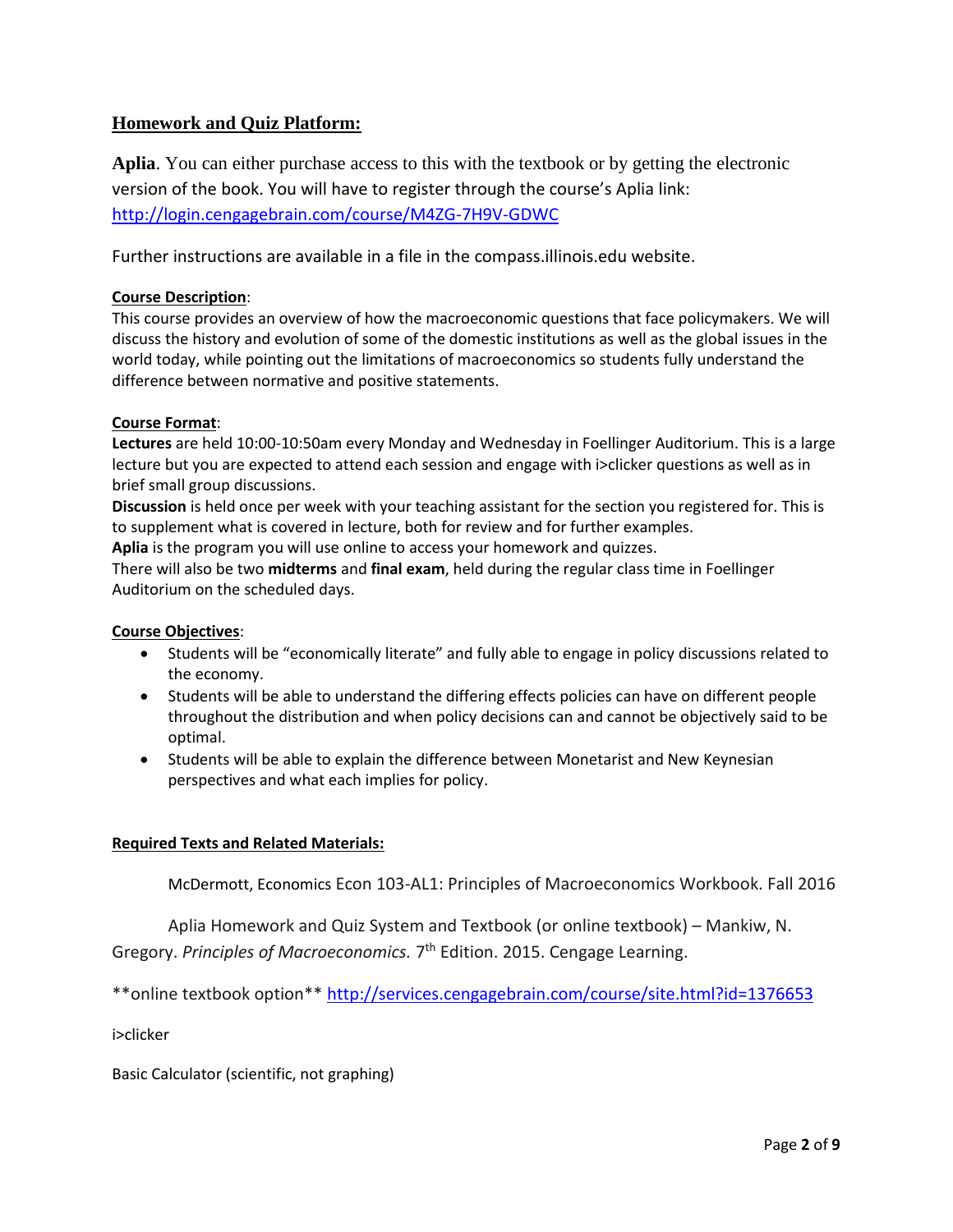# **Aplia Registration:**

You can either purchase the textbook from the bookstore or you can purchase the online version, but either way you need to go to

# **Student Registration URL:** <http://login.cengagebrain.com/course/M4ZG-7H9V-GDWC>

# Access code: **THIS YOU WILL GET WHEN YOU PURCHASE APLIA VIA YOUR TEXTBOOK**

Course Key: M4ZG-7H9V-GDWC \*\*You will need this after purchase but can also use it before purchase for the first two weeks.\*\*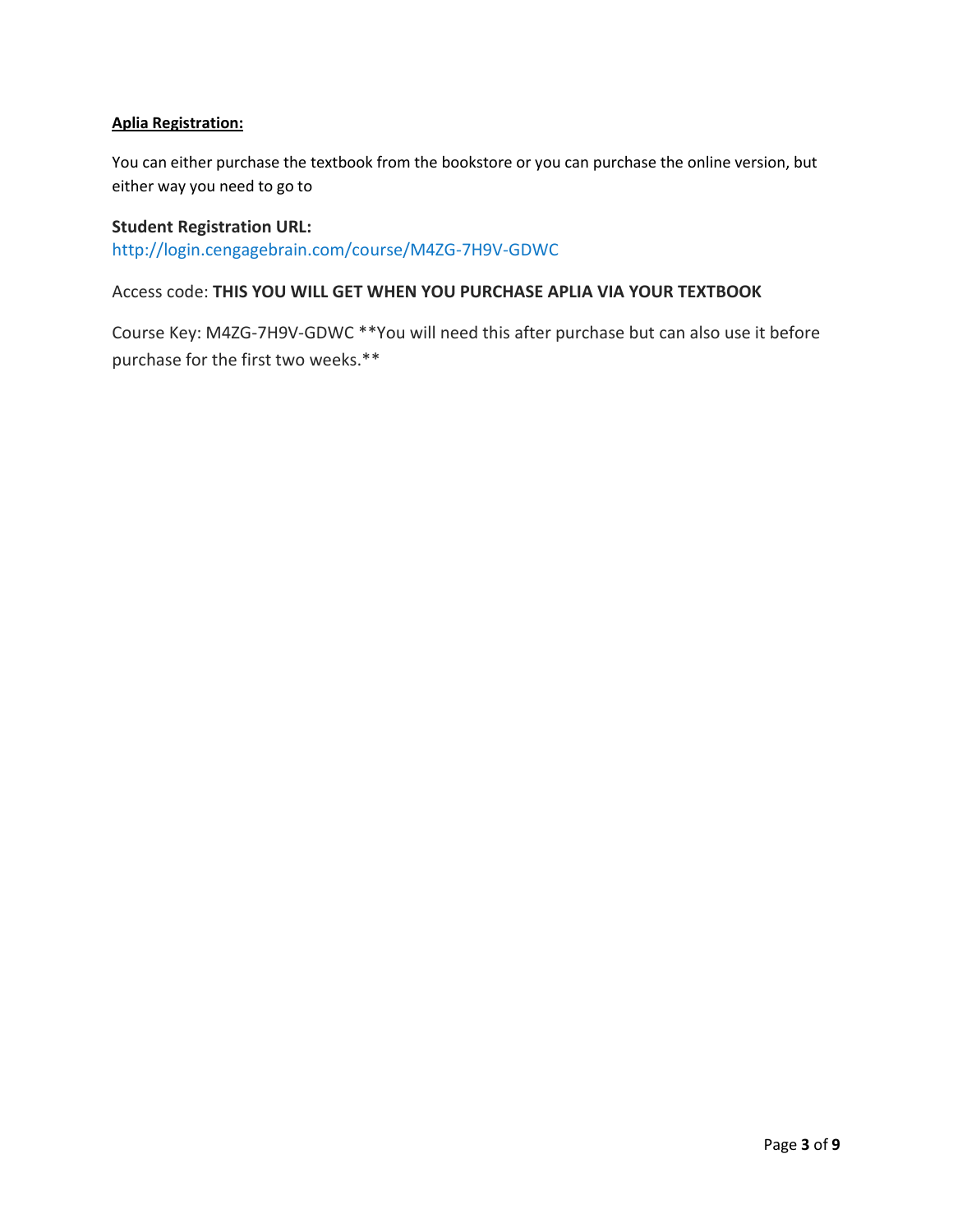#### **Course Grade:**

| Midterm 1                  | 25% | Wednesday, September 28               |
|----------------------------|-----|---------------------------------------|
| Midterm 2                  | 25% | Wednesday, November 9                 |
| Final Exam                 | 25% | TRD                                   |
| Homework (APLIA)           | 15% | Assigned each week: Due Friday nights |
| Quizzes (APLIA)            | 5%  | Assigned each week: Due Sunday nights |
| <b>Class Participation</b> | 5%  | I>clicker, discretion                 |

#### *Plus/Minus Grade Cutoffs*

| A+ $\geq$ 97                      | $B + 287$      | $C + \geq 77$           | $D+ \ge 67$    | 60 > F |
|-----------------------------------|----------------|-------------------------|----------------|--------|
| $97 > A \geq 94$ $87 > B \geq 84$ |                | 77 > C ≥ 74 67 > D ≥ 64 |                |        |
| $94 > A - 290$                    | $84 > B - 280$ | $74 > C - 270$          | $64 > D - 260$ |        |

#### **Calculating your grade:**

To calculate your final homework grade, we will drop the lowest two homework scores and average them to get your homework grade. We will do the same with the quizzes to get your quiz grade. We will drop the seven lowest i>clicker scores and average the rest to get your Class Participation grade. After that, we multiply each category (participation, quizzes, homework, midterm 1, midterm 2, and final) by the appropriate percentage to calculate your final grade. **No extra credit or re-weighting is offered.**

#### **Assessment Policies**

#### **Exam Policy:**

There will be three exams (two midterms and a final) given during the semester. Each midterm will cover only the material since the previous midterm. The Final Exam will be comprehensive (cumulative), however. All students must bring their University Student ID with them to every exam. If you do not have your student ID you may not be given the exam. As a rule, we do not offer conflict exams. We follow the university guidelines pertaining to exceptions to this policy as stated in the Student Code. If you have three consecutive final exams you will be entitled to have one of them scheduled for another time. If you believe you are eligible for a conflict exam, you must notify both your TA and Instructor in writing during the first three weeks of class. If you do not notify us during the first three weeks of class, you may not be eligible for the conflict. If a conflict is required, but you are unable to attend the conflict as scheduled, the weight of the missed exam will be added to the weight of the final exam at the end of the semester.

The following materials are allowed for use during the exam: scientific calculator. There are to be no books, papers other than the exam itself, cell-phones or other items that connect to the internet. Students found to be using unapproved items are in violation of the Academic Integrity policy of the University and will be subject to disciplinary action.

#### **Homework & Quizzes:**

Homework and quizzes represent an important part of this course and will all be completed on **Aplia**. Access to Aplia must be purchased along with your textbook (hard copy or electronic version) and registered within the first week of classes. You will be assigned a homework and quiz each week. The homework questions can be attempted up to 3 times (although you will receive a different version). You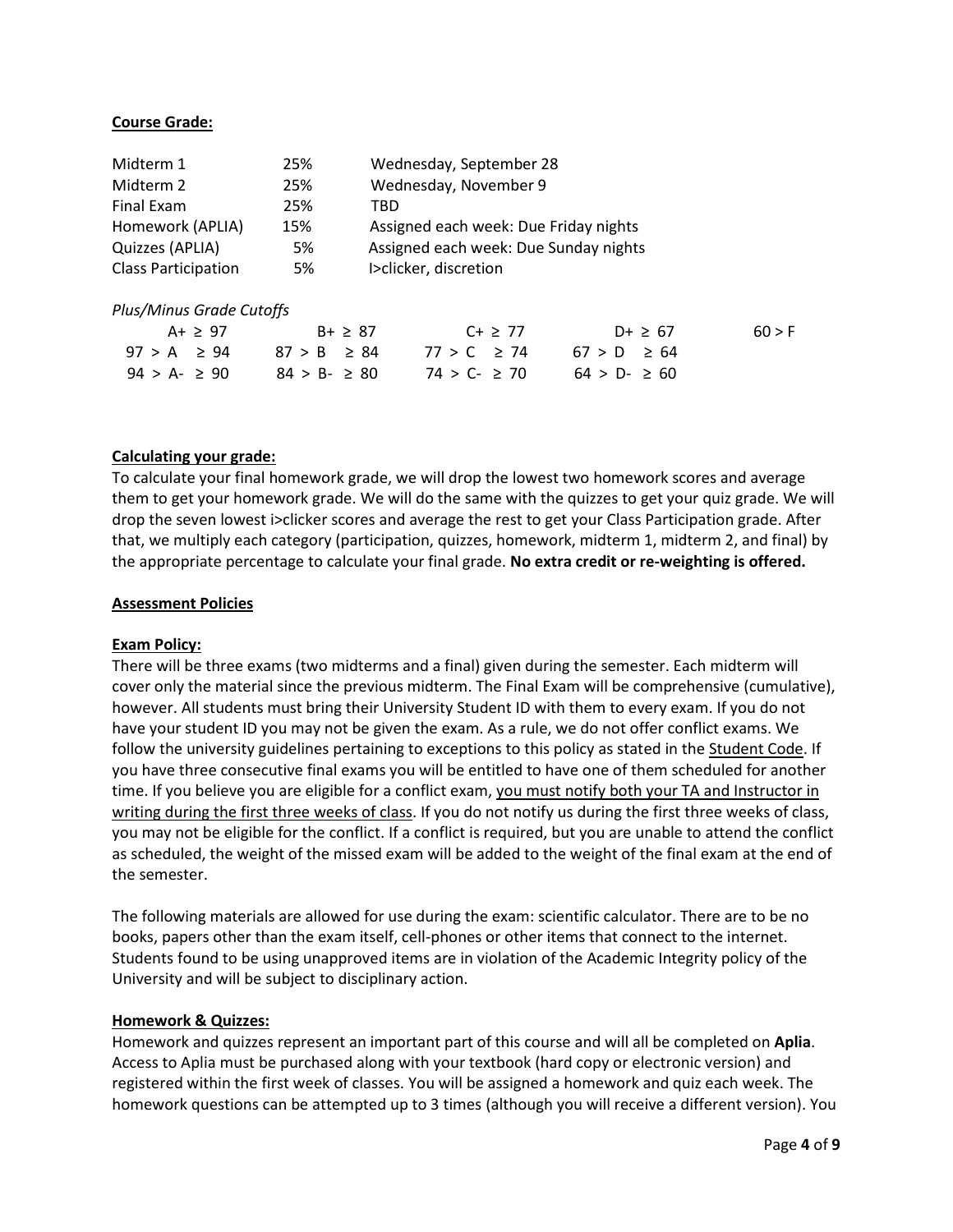should continue attempting as the best attempt will count. You will also be assigned a quiz each week but you will only receive one attempt on the quiz before a grade is assigned to it. The quiz will be 5-10 questions long and you will have 40 minutes to complete it (which is double the amount intended, but allows for all accommodations and other technological issues you may experience). You are responsible for making sure all homework assignments and quizzes are completed on time.

At the end of the semester, we will eliminate three (3) homework assignments and two (2) quizzes with the lowest scores (you get a zero for any quiz or homework not completed on time). No late homework assignment or quiz will be accepted for any reason. Assume that an emergency may arise for you and act accordingly – complete each assignment and quiz on time so that you will be able to drop scores in the event of an emergency as this is why we eliminate/drop those scores.

#### **Important Dates:**

Deadline to Add: **Friday, September 2nd .** Deadline to Drop without a grade of W: **Friday, October 14th .** Final Exam: TBD

# **Course Packet:**

The course packet will have slides for lectures as well as comprehension questions for each lecture. These are meant as both a complement and a supplement to the textbook. It will be available at IUB book store. They may not be available for the first day of class, but will be available the first week. Notify your TA if the book store runs out.

# **I>clicker, Class and Discussion Boards Participation:**

We will be using I>clicker in lecture to further encourage active participation during lecture. I>clicker, I>clicker +, and I>clicker 2 remotes are all fine for use. Please do not use web>clicker as there have been problems with connectivity and you risk not having your scores registered when you use this. You will be asked one or more questions during lecture and asked to respond with your individual clicker. Your responses will be graded and recorded. Questions will be drawn from readings and lecture notes. You will be given 0% for an incorrect answer, 75% for an incorrect answer and 100% for a correct answer. You will receive an I>clicker score for every lecture (aside from day 1) by averaging the scores from that day. We will drop your seven lowest scores at the end of the semester. These drops are the accommodate for any temporarily lost, forgotten, or malfunctioning I>clickers. It is your responsibility to keep your I>clicker functional and with you in class. There will be no make-ups and no accommodation for forgotten clickers.

You can purchase your I>clicker at the Illini Union Book Store and should bring it to every lecture. You should register your clicker as soon as possible by logging in to **compass.illinois.edu.** You will have to go to the link on the left of the page upon logging in and register the i>clicker number (on the back of the device). Your clicker does not need to be registered before you use it in class, but it does need to be registered as soon as possible. If not registered by the second week of class, you risk losing your I>clicker points for the course. You will only see your I>clicker points in compass.illinois.edu once your instructor has synced your grades go compass.illinois.edu. Using another student's I>clicker in class is cheating and will be reported as a case of academic dishonesty.

**Compass2g Discussion Board: Compass.illinois.edu** will be used to post announcements as well as to give you an opportunity to ask questions online about course content. This is also a great source of help on your homework. Our TAs will be diligent in answering student questions on the Discussion Board, so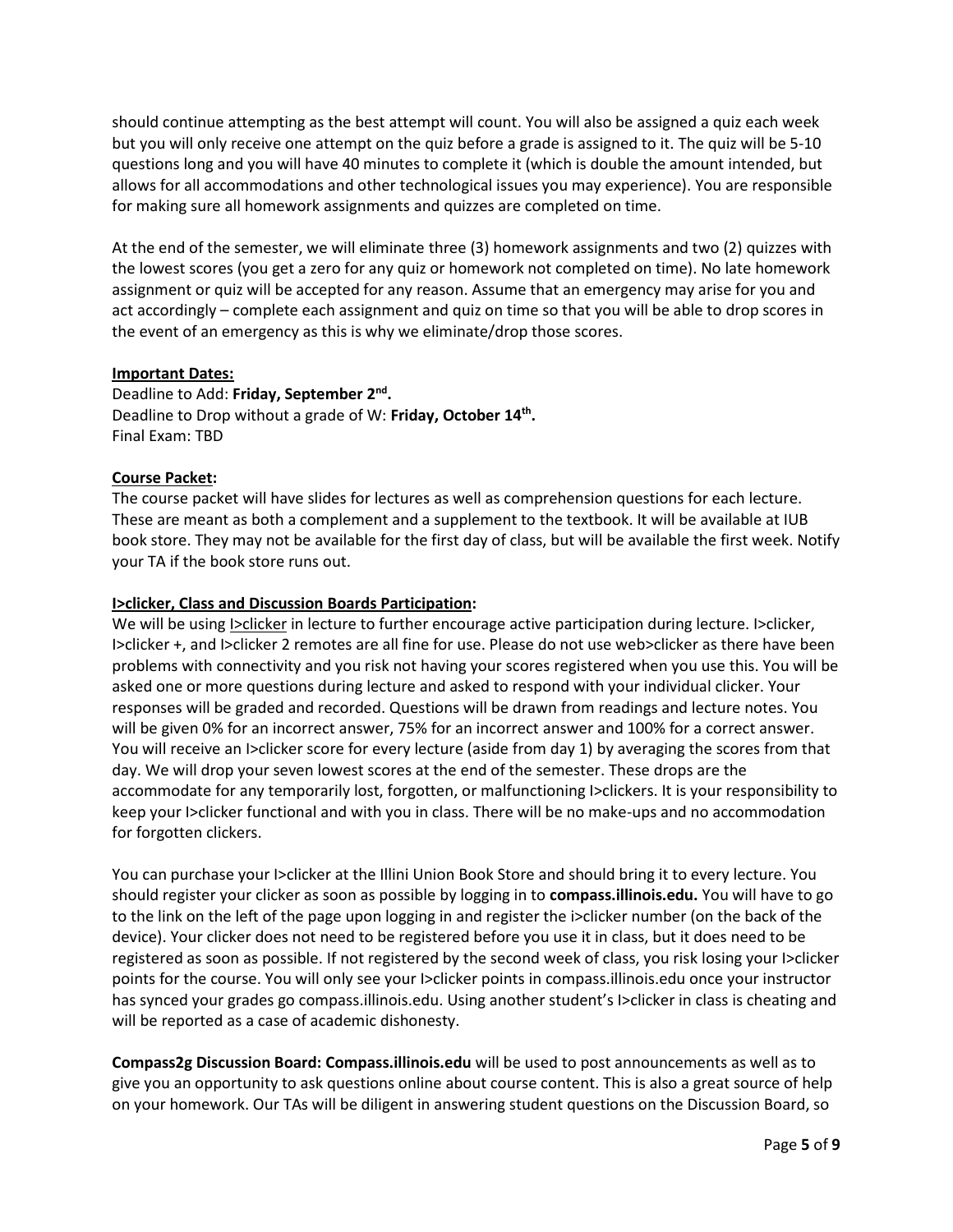please take advantage of this resource. Please also look to see if you question has already been addressed before asking it. There will be an ongoing discussion board for lecture material as well as a separate discussion board each week for homework/quiz/exam questions.

## **Final Exam Conflict Policy:**

From the University's final exam policy:

- Any student having more than two consecutive final examinations is entitled to rescheduling as follows if he or she takes the following action no later than the last day of classes:
	- o The student must investigate whether a conflict examination is being held at another time for any of the examinations involved.
	- $\circ$  If a conflict examination has been scheduled for any of the courses, the student must take one or more of these conflict examinations. If conflict examinations are offered for more than one course, the student must take the conflict for the course that has the largest number of students.
	- o If no conflict examinations have been scheduled, the student must contact the instructor of the course having the largest number of students. The contact must be made no later than the last day of classes, and that instructor must provide a makeup examination.
	- o Normally in a semester several combined-sections, conflict, and non-combined examinations are given at the same time. As a guide to resolving conflicts, an order of priority has been established within each examination period, and a student should resolve a conflict using the published examination schedules and the following priority guidelines.
		- National and state professional examinations (e.g., CPA, actuarial science, Architecture Registration Examination) take priority over campus final examinations. An instructor must offer a conflict examination to a student scheduled to take a national or state professional examination and a campus final examination at the same time.
		- A non-combined course examination has precedence over any combinedsections or conflict examination.
		- A department offering a combined-sections final examination must provide a conflict examination if required to accommodate student conflicts.

The University's final exam policy is available at: [http://studentcode.illinois.edu/article3\\_part2\\_3-201.html](http://studentcode.illinois.edu/article3_part2_3-201.html)

# **Emergency Response Recommendations:**

The university maintains guidelines for emergency responses. A list of recommendations when to evacuate and when to find shelter are available at: [http://illinois.edu/cms/2251/general\\_emergency\\_response\\_recommendations\\_8\\_16\\_13\\_final.docx](http://illinois.edu/cms/2251/general_emergency_response_recommendations_8_16_13_final.docx) Floor plans for specific buildings are available at: <http://police.illinois.edu/emergencyplanning/floorplans/>

# **Statement on Accommodations:**

To obtain disability-related academic adjustments and/or auxiliary aids, students with disabilities must contact the course instructor and the Disability Resources Educational Services (DRES) as soon as possible. To contact DRES you may visit 1207 S. Oak Street, Champaign, call 333-4603 (V/TTY), or email a message to [disability@uiuc.edu](mailto:disability@uiuc.edu)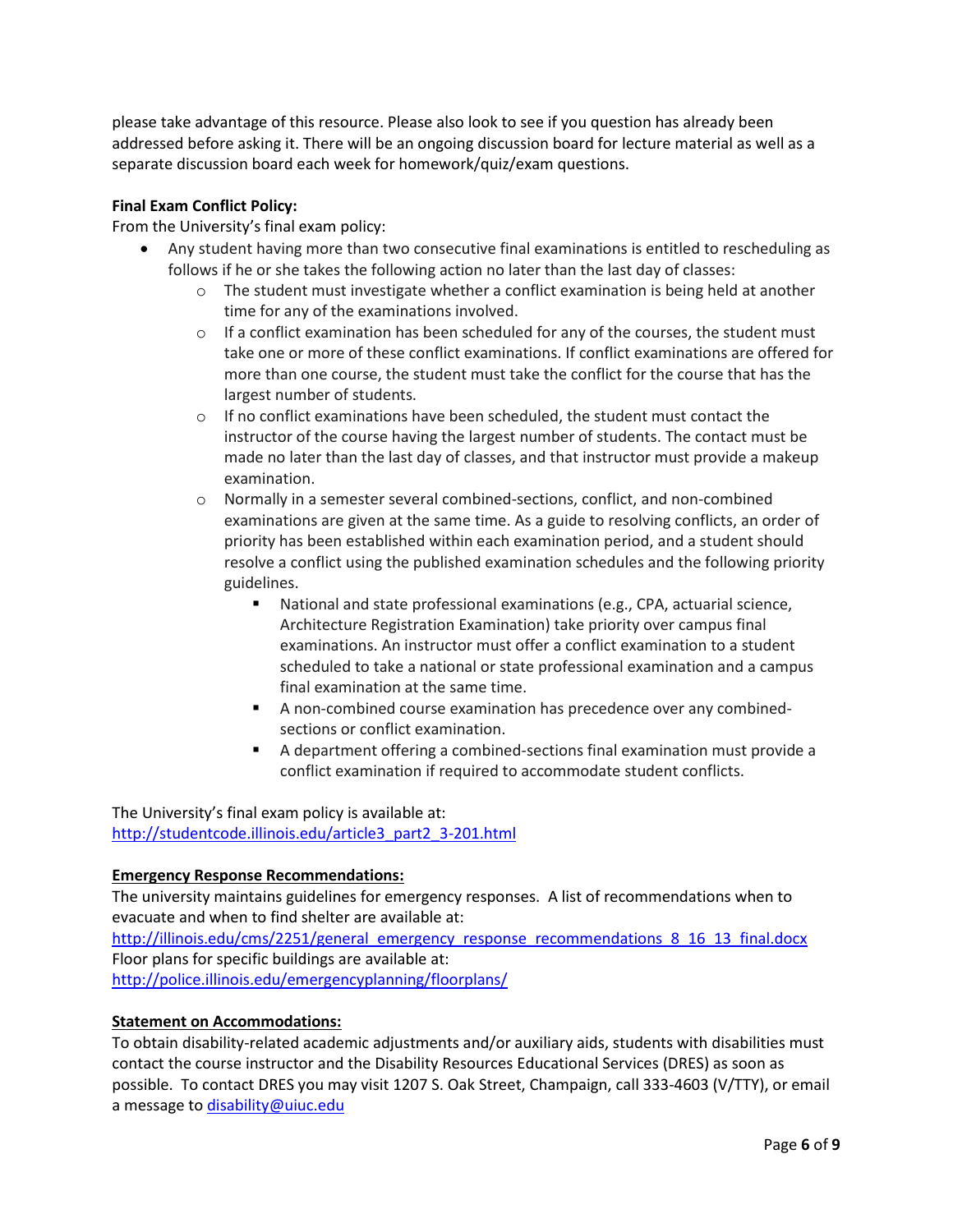#### **Academic Integrity:**

"The University has the responsibility for maintaining academic integrity so as to protect the quality of education and research on our campus and to protect those who depend upon our integrity.

*Expectations of Students*. It is the responsibility of each student to refrain from infractions of academic integrity, from conduct that may lead to suspicion of such infractions, and from conduct that aids others in such infractions. Students have been given notice of this Part by virtue of its publication. Regardless of whether a student has actually read this Part, a student is charged with knowledge of it. Ignorance is not a defense."

The University's full academic integrity policy is available at: [http://studentcode.illinois.edu/article1\\_part4\\_1-401.html](http://studentcode.illinois.edu/article1_part4_1-401.html)

#### **Semester Schedule:**

**Lecture 1: Monday, August 22** Intro, What is Economics? Register for Aplia

**Lecture 2: Wednesday, August 24** Circular Flow Diagram Due Wed 8/24: Register for Aplia and I>clicker Due Fri 8/26 (11:45pm): Aplia Homework Due Sun 8/28 (11:45pm): Aplia Quiz

**Lecture 3: Monday, August 29** Basic models of the economy

#### **Lecture 4: Wednesday, August 31** Measuring GDP

Due Fri 9/2 (11:45pm): Aplia Homework Due Sun 9/3 (11:45pm): Aplia Quiz

Monday, September 5: Labor Day – No Class!

**Lecture 5: Wednesday, September 7** Aggregate Supply & Aggregate Demand Due Fri 9/9 (11:45pm): Aplia Homework Due Sun 9/11 (11:45pm): Aplia Quiz

#### **Lecture 6: Monday, September 12** More AS-AD & Fluctuations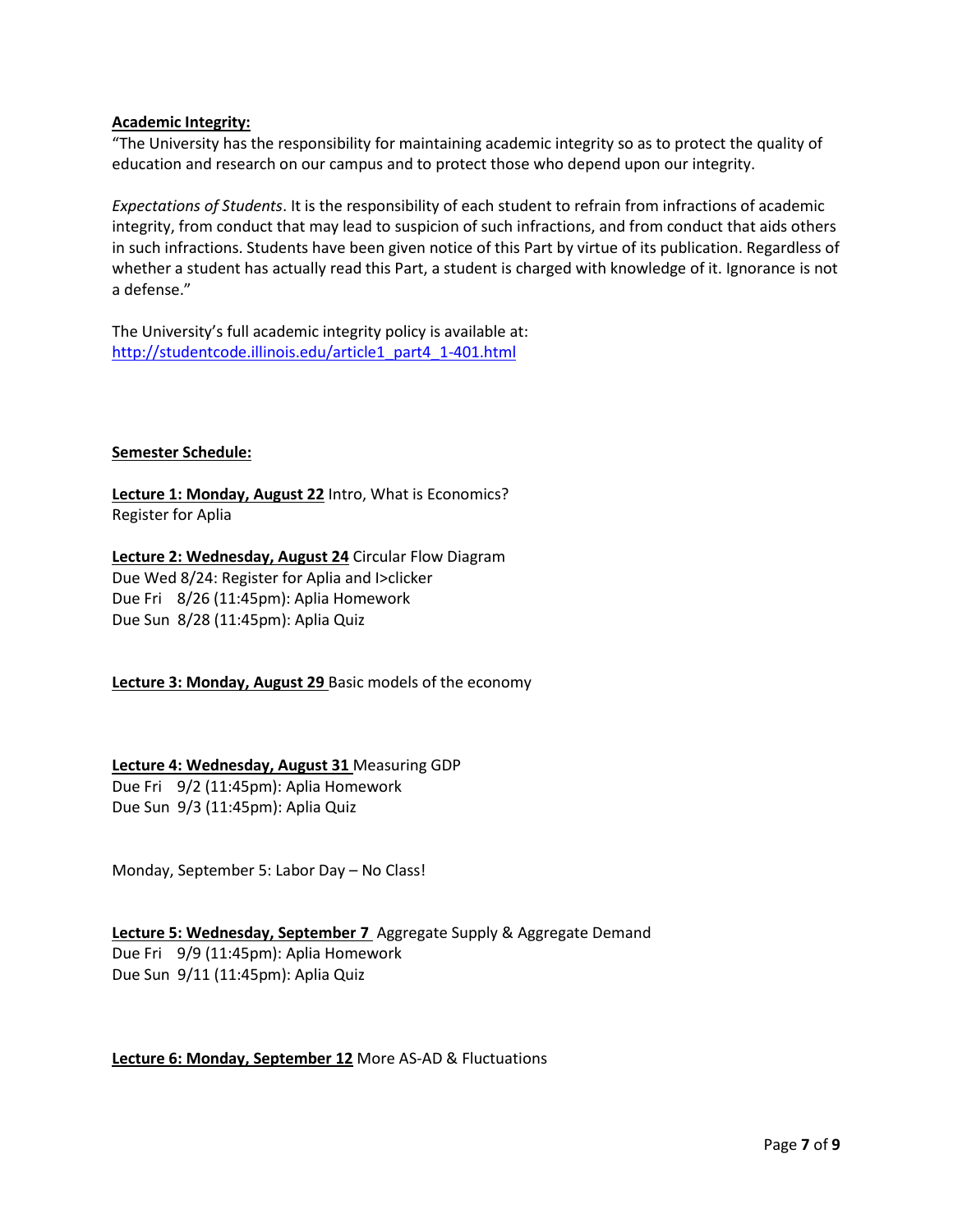#### **Lecture 7: Wednesday, September 14** Labor Market

Due Fri 9/16 (11:45pm): Aplia Homework Due Sun 9/18 (11:45pm): Aplia Quiz

**Lecture 8: Monday, September 19** More on the Labor Force

**Lecture 9: Wednesday, September 21** Minimum Wage Due Fri 9/23 (11:45pm): Aplia Homework Due Sun 9/25 (11:45pm): Aplia Quiz

**Lecture 10: Monday, September 26** Monetary System

# **MIDTERM 1: Wednesday, September 28 MIDTERM 1: IN LECTURE – BRING YOUR STUDENT ID AND SCIENTIFIC CALCULATOR**

**Lecture 11: Monday, October 3** More on the Monetary System

# **Lecture 12: Wednesday, October 5** Monetary Crises Due Fri 10/7 (11:45pm): Aplia Homework

Due Sun 10/9 (11:45pm): Aplia Quiz

**Lecture 13: Monday, October 10** Economic Growth

# **Lecture 14: Wednesday, October 12** More on Economic Growth Due Fri 10/14 (11:45pm): Aplia Homework Due Sun 10/16 (11:45pm): Aplia Quiz

**Lecture 15: Monday, October 17** Fiscal Policy

# **Lecture 16: Wednesday, October 19** More on Fiscal Policy

Due Fri 10/21 (11:45pm): Aplia Homework Due Sun 10/23 (11:45pm): Aplia Quiz

# **Lecture 17: Monday, October 24** Prices, RGDP, CPI, Deflators